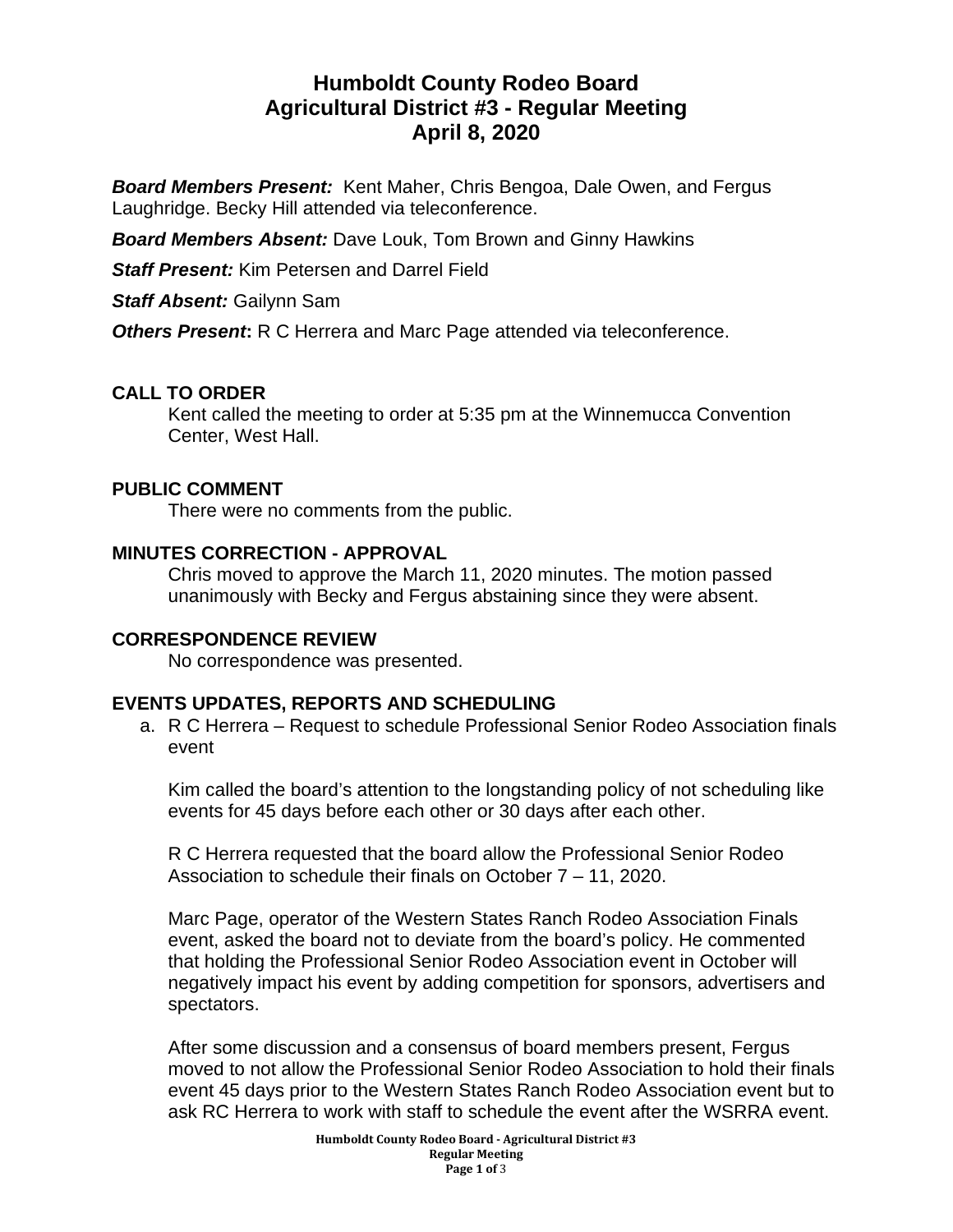The motion passed unanimously.

b. SSIR

Dale reported that considering the Coronavirus concerns he is not confident that the event will take place this year. He ordered the buckle and saddle prizes. He also noted that the State of Nevada has canceled High School Rodeo Association events.

No action was taken.

#### **WINNEMUCCA EVENTS COMPLEX (WEC)**

a. Review and possible approval of bids to complete the Exhibit Hall ADA restroom facilities

Kim presented a bid from Michael Clay Corporation for the amount of \$52,240.00 and a bid from Z7 Development for the amount of \$95,900.00.

Fergus asked about a sentence in the Michael Clay bid noting that any asbestos abatement will change the final amount.

Kent notes that since the sentence was not present in the Z7 bid that the Z7 bid also does not include asbestos abatement.

Chris moved to award the contract to the apparent low bidder, Michael Clay Corporation, with exceptions as noted.

The motion passed unanimously.

Kim notes that the item will be presented for final approval at the County Commission meeting on April 20, 2020.

a. Approval to dispose of surplus public property – Facilitated through publicsurplus.com

Kim reports that staff has not had time to complete the list.

No action was taken.

#### **2019 - 2020 BUDGET REVIEW – MODIFICATION**

Kim reported that he has not had time to prepare a report.

No action was taken.